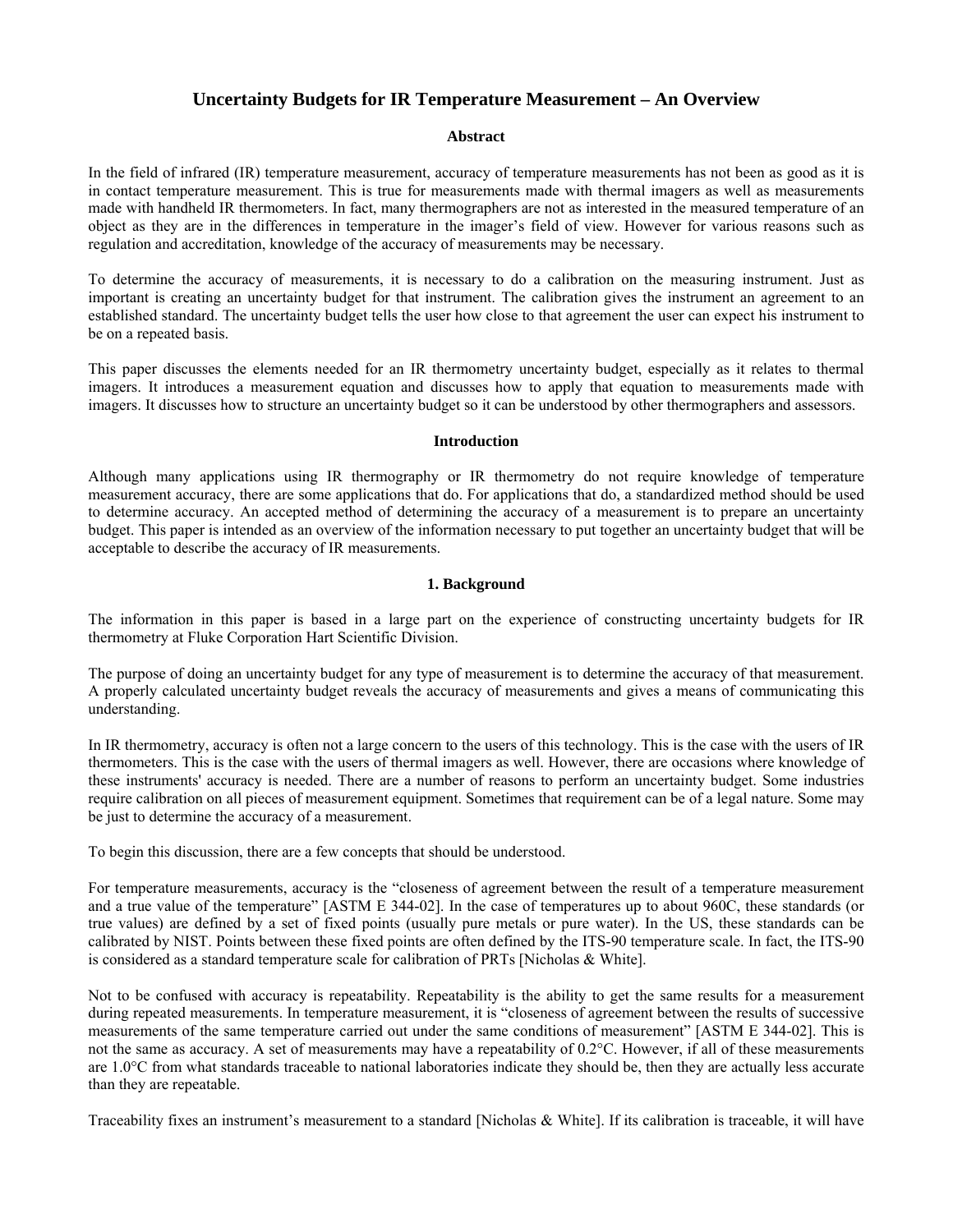been compared or calibrated to a standard. This standard may have been calibrated at a national laboratory, or it may be traceable to a national lab.

The uncertainty budget guideline that is followed in this paper is the Guide to U. S. Guide to the Expression of Uncertainty in Measurement commonly referred to as the GUM. It is recommended that anybody calculating uncertainty budgets have this guideline and follow it.

# **2. IR Uncertainty Budget Elements**

In order to properly define the accuracy of a calibration or a measurement, an uncertainty budget should be performed. To do a proper uncertainty budget, any item that would influence a measurement should be considered [GUM].

A basic list of uncertainties for IR temperature measurement is listed in Table 1. These uncertainties can be used for uncertainty budgets for IR thermometer and imager calibration as well as IR thermometer and imager use. Some of these uncertainties do not apply in all cases.

This list does not include aperture related uncertainties which will not be discussed in this paper. Apertures are often used in high end IR thermometry to reduce the effects of scatter on measurements.

| <b>Related Usage</b>         | Uncertainty                   | <b>Brief Description</b>                                                                                                   |
|------------------------------|-------------------------------|----------------------------------------------------------------------------------------------------------------------------|
| Calibrator                   | Calibration Uncertainty       | Uncertainty of the Calibrator's Calibration                                                                                |
| Calibrator                   | Stability (long term)         | Long term drift of the IR calibrator during its calibration interval                                                       |
| Calibrator, Surface          | Uniformity                    | Temperature uncertainty due to uniformity within the area being<br>measured                                                |
| Calibrator, Surface          | Noise                         | Based on the surface's temperature stability                                                                               |
| Calibrator                   | Display Resolution            | Based on the display resolution of the calibrator                                                                          |
| <b>IR</b> Thermometer        | <b>Readout Resolution</b>     | Based on the display resolution of the IR thermometer                                                                      |
| IR Thermometer, IR<br>Imager | <b>Ambient Temperature</b>    | The effects of ambient temperature on the IR thermometer's<br>measurement                                                  |
| IR Thermometer, IR<br>Imager | Noise                         | Based on the IR thermometer's temperature stability                                                                        |
| IR Thermometer, IR<br>Imager | Atmospheric Losses            | Based on the difference between the IR thermometer's<br>atmospheric losses between it's calibration and use                |
| IR Thermometer, IR<br>Imager | Angular Displacement          | Based on the change in emissivity of an object when a<br>measurement is not being taken at a normal angle from that object |
| IR Thermometer, IR<br>Imager | <b>Background Temperature</b> | The effects of background temperature on the IR thermometer's<br>measurement                                               |
| IR Thermometer, IR<br>Imager | Spectral Variation            | The effects of the IR thermometer not measuring within its<br>specified bandwidth                                          |
| IR Imager                    | Display Uniformity            | The effect of measurement variation in the area of interest on the<br>imager's display                                     |

Table 1: List of IR Thermometry Related Uncertainties

# **3. IR Uncertainty Budget Structure**

Having the correct uncertainty budget structure allows communication of uncertainties to people outside one's organization. The following section gives basic information on necessary elements to an uncertainty budget.

## **3.1. Type 'A' Uncertainties and Type 'B' Uncertainties**

Uncertainties are divided into two categories, Type 'A' and Type 'B'. Type 'A' uncertainties are those determined by statistical methods. Type 'B' uncertainties are those not determined by statistical methods.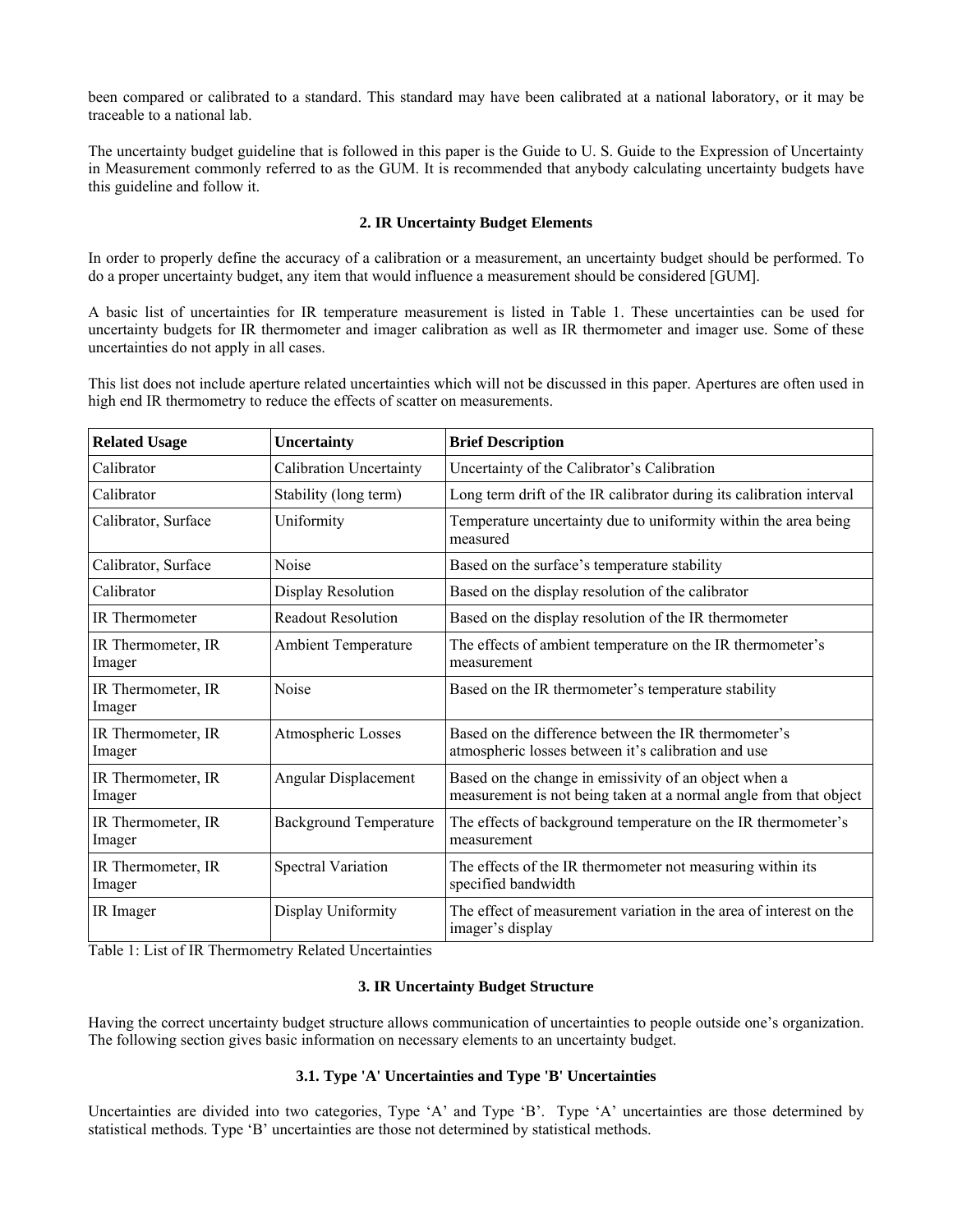An example of an uncertainty determined using statistical methods is the following. Repeatability needs to be determined for an uncertainty budget. A number of measurements is taken from a known temperature source. These measurements are compared to each other. The uncertainty for repeatability is based on this comparison.

A couple of examples of uncertainties not determined by statistical methods are the following. One example would be an accuracy specification provided by a manufacturer. Another example is an uncertainty determined entirely by modeling such as using Planck's Law to model the effects of uncertainty in emissivity.

# **3.2. Distributions**

The two major distributions we will talk about here are rectangular and normal. There are other distributions listed in the GUM.

A rectangular distribution is one where uncertainty is distributed equally with in a set of limits. An example is an IR thermometer with an accuracy specification of  $\pm 1.0^{\circ}$ C at 100°C. The uncertainty would be 1.0°C with a rectangular distribution. Standard deviation for a rectangular distribution can be determined by dividing the rectangular distribution by the square root of 3  $(-1.7)$ .

A normal distribution is often known as a bell curve or a Gaussian distribution. It predicts roughly 68% of measurements will fall within one standard deviation, and roughly 95% of measurements will fall within two standard deviations. The following is an example of a normal distribution. 20 measurements are taken to determine repeatability. 19 of the measurements (95%) fall within  $\pm 0.4$  °C. This means if the samples have a normal distribution, they have two standard deviations of 0.4°C.

Standard deviation can easily be determined by the use of a spread sheet program such as MS Excel. In Excel, this is accomplished by the STDEV() function. This will give you one standard deviation. To get a number for 2 standard deviations, simply multiply this number by 2 (2\*STDEV()).

A brief note about the term 'k' of coverage factor in uncertainty budgets, a k=1 uncertainty means it has a normal distribution and has been stated as 1 standard deviation. Likewise, a  $k=2$  uncertainty means the uncertainty has been stated as 2 standard deviations [Nicholas & White].

#### **3.3. UC budget Explanations**

An uncertainty budget should come with an explanation for each uncertainty. This makes understanding the uncertainty budget easier for auditors and customers. Table 1 gives some basic uncertainty budget explanations, although, more elaboration may be given for an explanation.

## **4. IR Math**

One of the biggest challenges of calculating uncertainties for IR thermometry is dealing with the math. This is due to the complex mathematical and physical nature of the IR measurement system.

#### **4.1. Measurement Equation**

An uncertainty budget should be based on a measurement equation [GUM]. The way an IR thermometer or imager calculates temperature is based on detector signal. This is true whether the instrument under test is being calibrated or being used for temperature measurement. A basic measurement equation for IR temperature measurement is shown in Equation 1. This is a simplified equation. It should be noted that each of these terms is influenced by the factors shown in Table 1. For example, the signal for any measurement depends on both the background temperature ( $T_{BG}$ ) and the temperature of the object being measured  $(T<sub>SURF</sub>)$ .

$$
S(T) = \varepsilon S(T_{\text{SURE}}) + (1 - \varepsilon)S(T_{\text{BG}})
$$

Equation 1. Basic Measurement Equation for IR Thermometry

## **4.2. Planck's Law**

Radiation is what an IR thermometer measures. Radiance is modeled using Planck's Law [DeWitt & Nutter]. Although not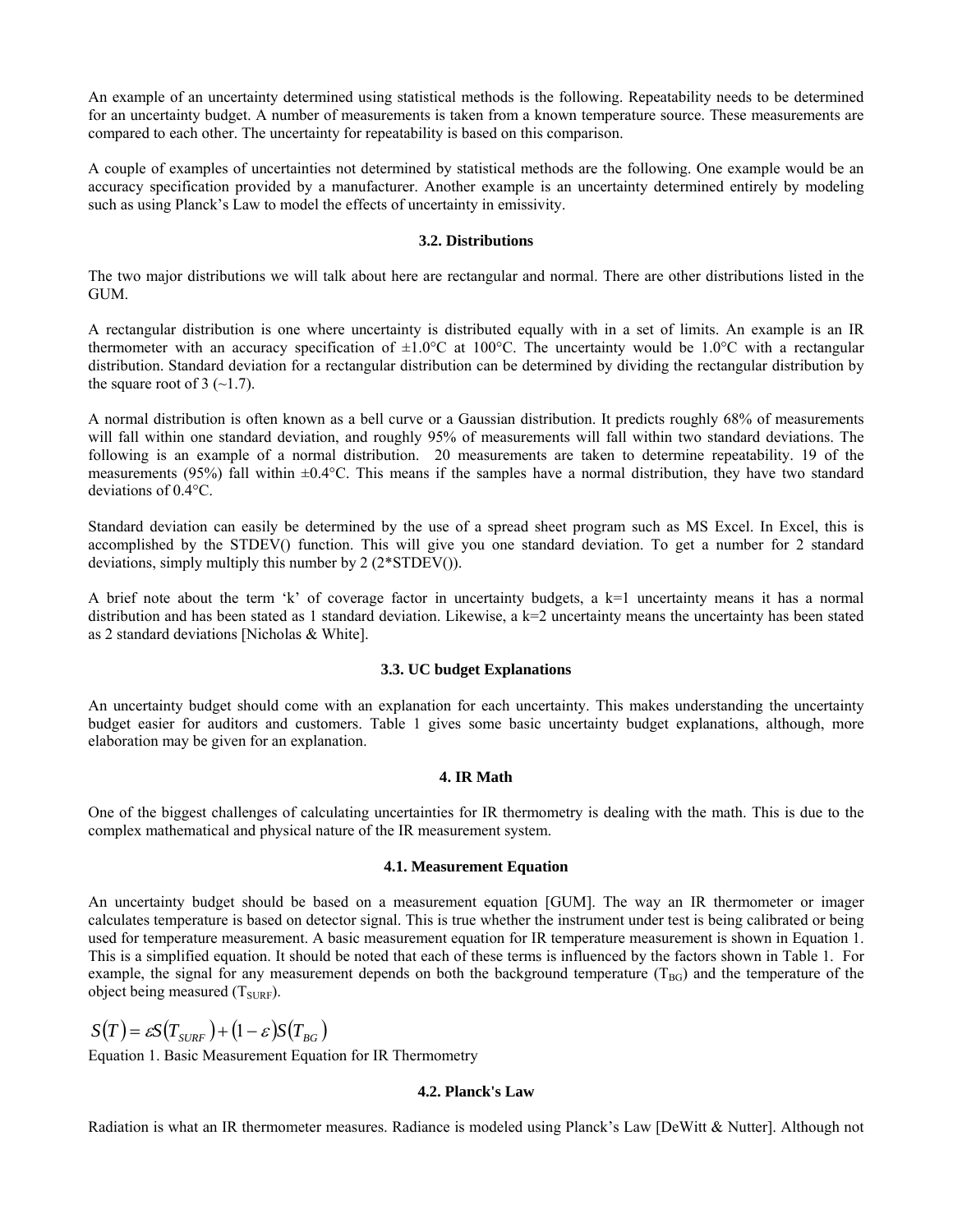much explanation will be given on how to mathematically apply this equation in all situations, knowledge of how the different elements of Planck's Law can influence uncertainty is important. For example, the term λ refers to wavelength. This indicates that spectral variation or the bandwidth limit variation of the optical system should be considered.

It should be noted that the L (spectral radiance) in Equation 2 is related to and is proportional to the S (signal) in Equation 1.

$$
L(\lambda, T) = \frac{c_{1L}}{\lambda^5 \left[ \exp\left(\frac{c_2}{\lambda T}\right) - 1 \right]}
$$

Equation 2. Planck's Law

#### **4.3. SH Equation**

One alternative to using Planck's Equation that has been suggested is the Sakuma-Hattori Equation [Saunders et al] shown in Equation 3. It is problematic for the user of handheld industrial type instruments in that the A, B and C constants are most likely not provided for these instruments.

$$
S = \frac{C}{\exp\left(\frac{c_2}{AT + B}\right)}
$$

Equation 3. Sakuma-Hattori Equation

#### **4.4. IR Math Made Simple**

Planck's Law is rather complicated. If the 8 to 14 μm band is being used for measurements, the equation must be evaluated over the instrument's bandwidth. This is not a trivial task, since the equation turns into an integral that must be solved numerically. For many uncertainties not determined by statistical methods, a mathematical calculation must be made. Instead of mathematically calculating the effects of uncertainty in items such as emissivity uncertainty, background temperature and the effects of scatter, there are sources which provide charts and graphs to simplify these calculations [ASTM E 1256-95, Fluke, Mikron]. Two examples of graphs which can be used are shown in Figures 1 and 2. They are based on numerical modeling of Planck's Equation done at Hart Scientific and show the effects of uncertainty in emissivity and background temperature.



Figure 1. Effect of a 1% Change in Emissivity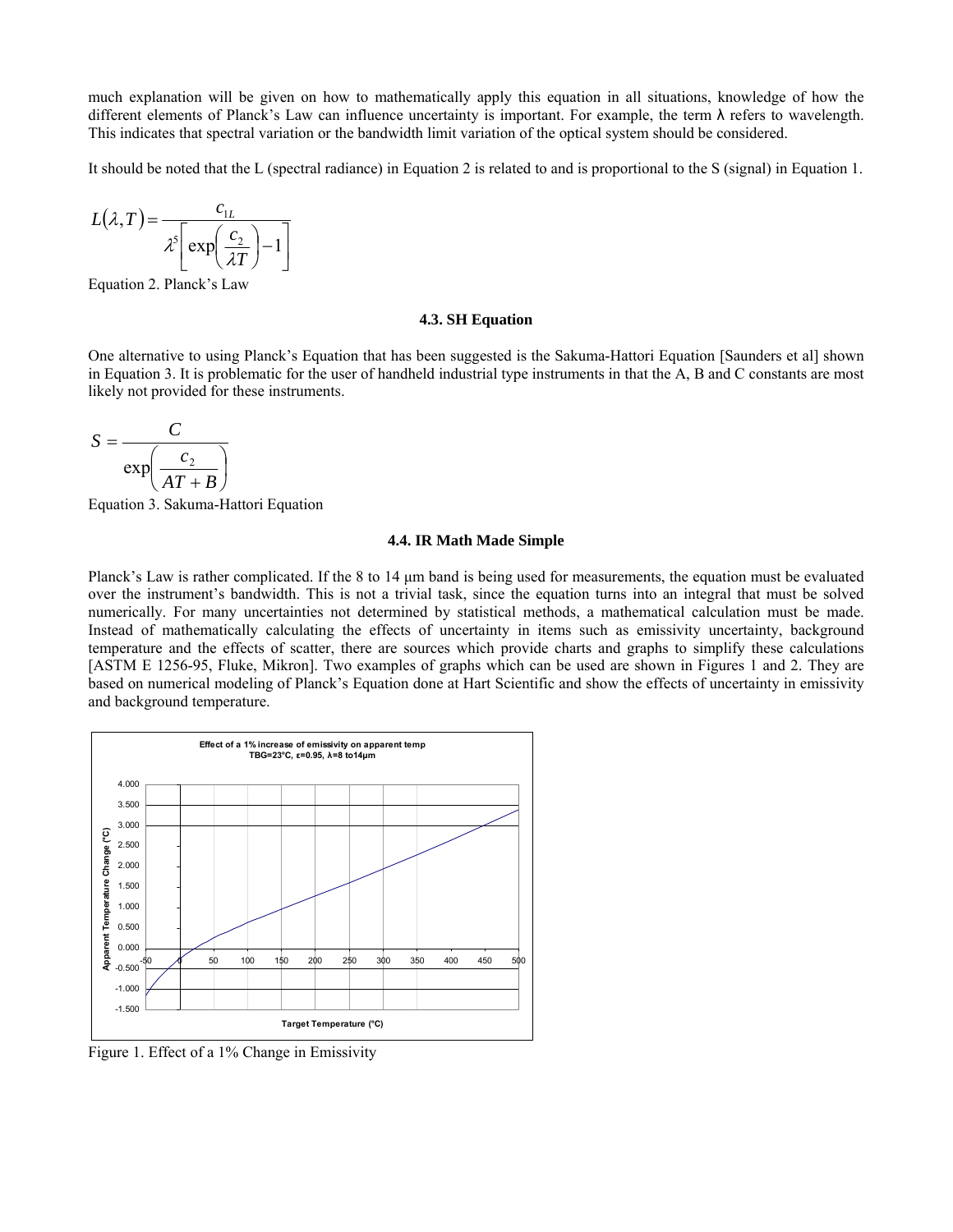

Figure 2. Effect of a 1°C Change in Background Temperature

#### **5. IR Uncertainty Budget Calculation**

With the knowledge described here, it is possible to calculate an uncertainty budget.

For any independent or uncorrelated uncertainties a sum of squares can be used [GUM]. It any of the factors are correlated, they must be calculated by summing the components. An example of a simple uncertainty budget calculation is shown in Equation 4. In this example, all uncertainty budget items are uncorrelated, so a sum of squares is used. Note that  $u_1$  and  $u_3$ follow a normal distribution, so they are divided by 2 since they are  $k=2$  uncertainties. The term  $u_2$  is divided by the square root of 3 since it follows a rectangular distribution.

$$
U = 2\sqrt{\left(\frac{u_1}{2}\right)^2 + \left(\frac{u_2}{\sqrt{3}}\right)^2 + \left(\frac{u_3}{2}\right)^2}
$$

Equation 4. Example of Uncertainty Budget Calculation Equation

The sum of squares gives the k=1 or combined standard uncertainty represented by a lowercase 'uc'. Multiplying this number by 2 gives the k=2 uncertainty or the combined expanded uncertainty represented by an uppercase 'U' [GUM].

### **5.1. Emissivity – How Bad Can It Be**

One component that should always get special attention in an IR uncertainty budget is emissivity. In order to make accurate temperature measurements, the emissivity of the surface or cavity being measured should have a determined emissivity. This is true when using an IR thermometer to make measurements, and it is especially true when calibrating an IR instrument.

A relationship between emissivity change and measured temperature change can be mathematically modeled. The results of one such exercise is shown in Figure 1. Note that at ambient background temperature, emissivity has no effect. The graph in Figure 1 shows the effects of a 1% change in emissivity. It is not a stretch to see how much worse the effect is when there is an uncertainty of several percent in emissivity.

Another thing to keep in mind when considering emissivity is that surfaces do not exhibit a constant value for emissivity over all wavelengths. In other words, these surfaces are not gray [DeWitt & Nutter]. This becomes a problem when using two instruments with different spectral responses. An example of a non-gray surface is shown in Figure 3. This emissive spectral response is typical of paints. The graph in Figure 3 was measured by Fourier transform infrared (FTIR) testing [Hannsen et al].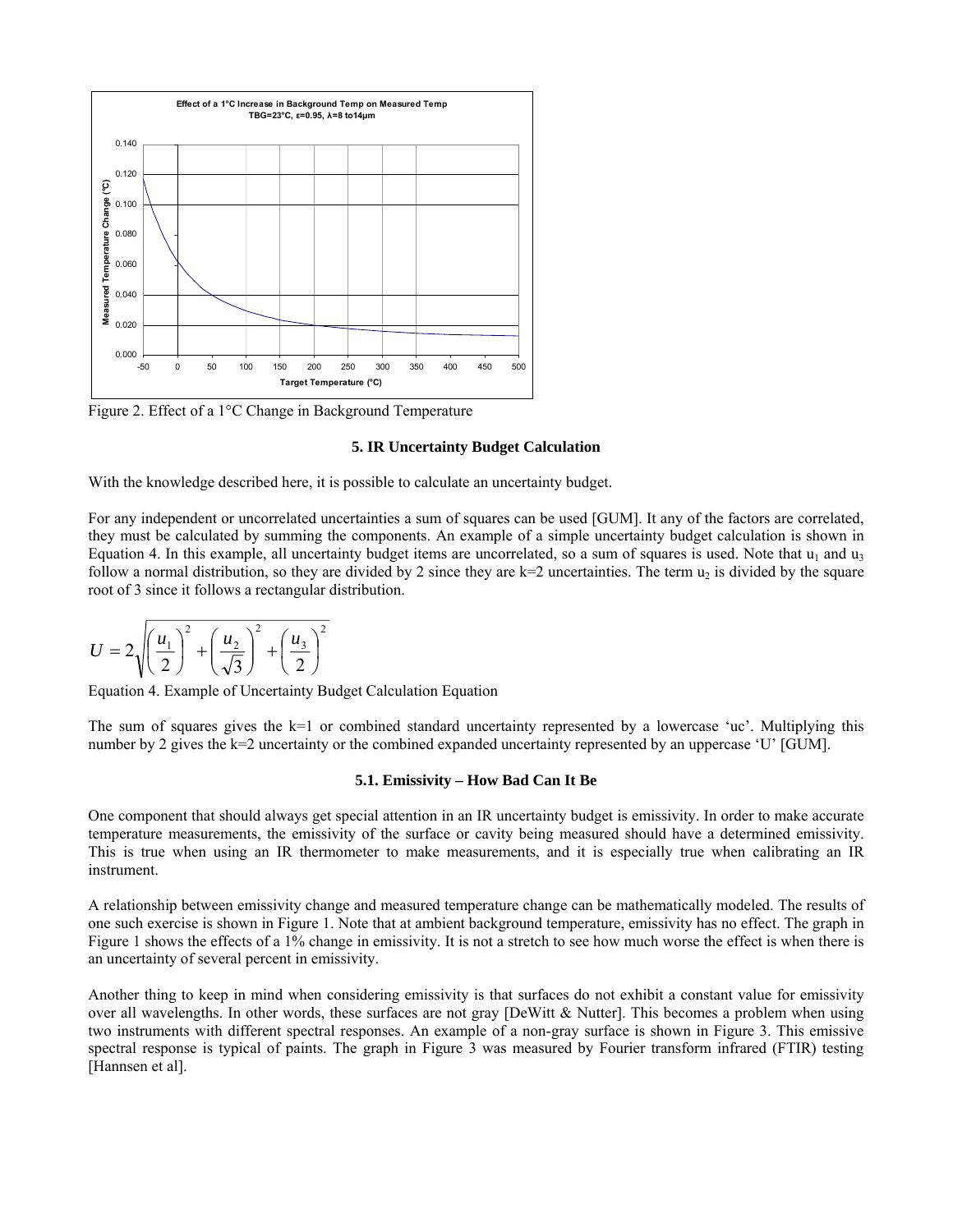

Figure 3. Emissivity of a Typical Paint

# **5.2. IR Thermometer Example Uncertainty Budgets**

An example uncertainty budget for an IR thermometer calibration is shown in Table 2. Due to demonstrational purposes, it only considers 1 temperature. In a complete uncertainty budget, a number of temperatures reflecting the range of measurement should be evaluated. Note that these uncertainties correspond to those listed in Table 1. The equation used to sum the uncertainties is shown in Equation 5. The MS Excel formulas used to sum these uncertainties are shown in Equation 6. The MS Excel formula contents for rows correspond to the rows of Table 2. For example Row 4 is the 'Uniformity' row and Row 15 is the 'Spectral Variation' row. Column E is the 'Divisor' column, and Column F is the '100°C' column.

| <b>Uncertainties</b>                    | Denot.                | Type  | <b>Dist</b> | <b>Divisor</b> | $100^{\circ}$ C |  |  |
|-----------------------------------------|-----------------------|-------|-------------|----------------|-----------------|--|--|
| <b>Target Uncertainties</b>             |                       |       |             |                |                 |  |  |
| Calibration Uncertainty                 | $u_1$                 | B     | normal      | $\overline{2}$ | 0.284           |  |  |
| Stability (long term)                   | $u_2$                 | A     | normal      | 2              | 0.050           |  |  |
| Uniformity                              | $u_3$                 | B     | rectangular | $\sqrt{3}$     | 0.145           |  |  |
| Noise                                   | $u_4$                 | A     | normal      | 2              | 0.109           |  |  |
| Display Resolution                      | u,                    | A     | rectangular | $\sqrt{3}$     | 0.005           |  |  |
| <b>IR Thermometer Uncertainties</b>     |                       |       |             |                |                 |  |  |
| <b>Readout Resolution</b>               | u <sub>6</sub>        | A     | rectangular | $\sqrt{3}$     | 0.050           |  |  |
| <b>Ambient Temperature</b>              | u <sub>7</sub>        | B     | rectangular | $\sqrt{3}$     | 0.030           |  |  |
| Noise                                   | $u_8$                 | A     | normal      | 2              | 1.000           |  |  |
| Atmospheric Losses                      | <b>U</b> <sub>Q</sub> | B     | normal      | $\overline{2}$ | 0.010           |  |  |
| Angular Displacement                    | $u_{10}$              | B     | rectangular | $\sqrt{3}$     | 0.030           |  |  |
| <b>Background Temperature</b>           | $u_{11}$              | B     | rectangular | $\sqrt{3}$     | 0.116           |  |  |
| <b>Spectral Variation</b>               | $u_{12}$              | B     | normal      | $\overline{2}$ | 0.240           |  |  |
| <b>Combined Standard</b><br>Uncertainty | uc                    | $k=1$ | normal      |                | 0.549           |  |  |
| <b>Combined Expanded</b><br>Uncertainty | U                     | $k=2$ | normal      |                | 1.097           |  |  |

Table 2. Example Uncertainty Budget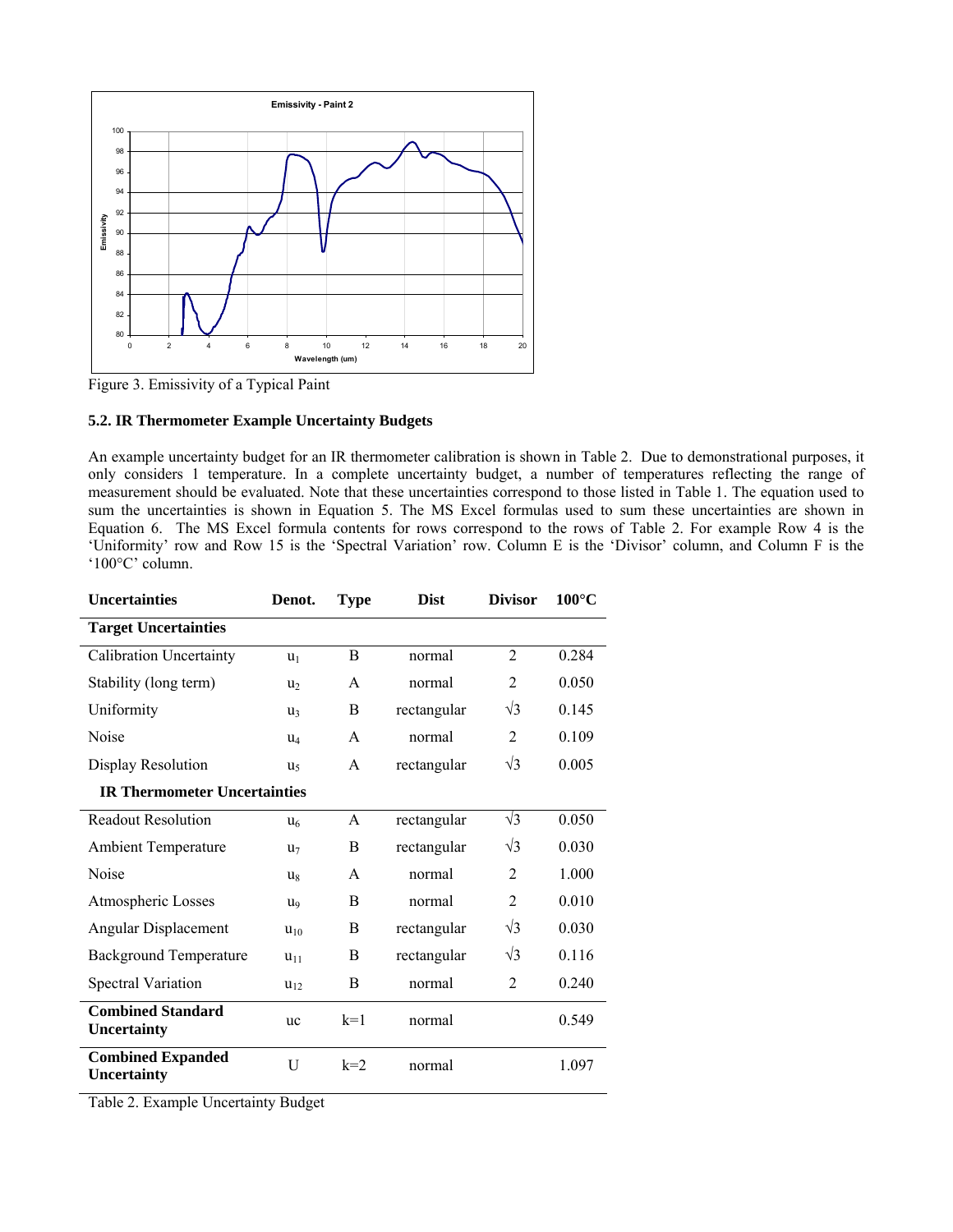$$
uc = \sqrt{\left(\frac{u_1}{2}\right)^2 + \left(\frac{u_2}{2}\right)^2 + \left(\frac{u_3}{\sqrt{3}}\right)^2 + \left(\frac{u_4}{2}\right)^2 + \left(\frac{u_5}{\sqrt{3}}\right)^2 + \left(\frac{u_6}{\sqrt{3}}\right)^2 + \left(\frac{u_7}{\sqrt{3}}\right)^2 + \left(\frac{u_8}{2}\right)^2 + \left(\frac{u_9}{2}\right)^2 + \left(\frac{u_{10}}{\sqrt{3}}\right)^2 + \left(\frac{u_{11}}{\sqrt{3}}\right)^2 + \left(\frac{u_{12}}{2}\right)^2}
$$

 $U = 2uc$ 

Equation 5: Combined Uncertainty for Example Uncertainty Budget

=2\*SQRT(SUM((F3/E3)^2+(F4/E4)^2+(F5/E5)^2+(F6/E6)^2+(F7/E7)^2+(F9/E9)^2+(F10/E10)^2+(F11/E11)^2+ (F12/E12)^2+(F13/E13)^2+(F14/E14)^2+(F15/E15)^2))

Equation 6: MS Excel Implementation of Equation 6.5

Imager uncertainty budgets should be similar to the one shown in Table 2. However, an additional uncertainty should be considered. Most imagers undergo a non-uniformity correction (commonly called NUC). This helps to correct for temperature uniformity errors across the display of the imager. However, this correction does not completely solve nonuniformity problems. This problem has been documented in a previous paper [Thomas et al].

This uniformity uncertainty is rather easy to evaluate experimentally. An object of known temperature can be measured at different parts of the display that is used to measure temperature. The results of one such test is shown is Figure 4. In this test two objects of similar temperature were placed next to each other. A thermographic image was taken. Then the objects' positions were switched and a second thermographic image was taken. The uniformity is evaluated by taking the sum of the temperatures measured in a given position, then subtracting the sum of the temperatures in the center of the display. When this result is divided by two, the difference in measured temperature on the display is given, since the difference in the temperature of the two objects cancels. This method is similar to a uniformity test for dry-wells outlined in an accepted standard [EA 10/13]. An example of the math involved is shown in Equation 7.



$$
\Delta T = \frac{(T_{RIGHT1} + T_{RIGHT2}) - (T_{CENTER1} + T_{CENTER2})}{2}
$$

Equation 7: Imager Uniformity Calculation

#### **Conclusion**

Constructing an uncertainty budget for IR temperature measurement is not a trivial task. However, by paying attention to the uncertainties involved in a measurement an uncertainty budget is a powerful tool. A properly constructed uncertainty budget will give knowledge of the accuracy for a given measurement. It will also portray this accuracy to colleagues and auditors.